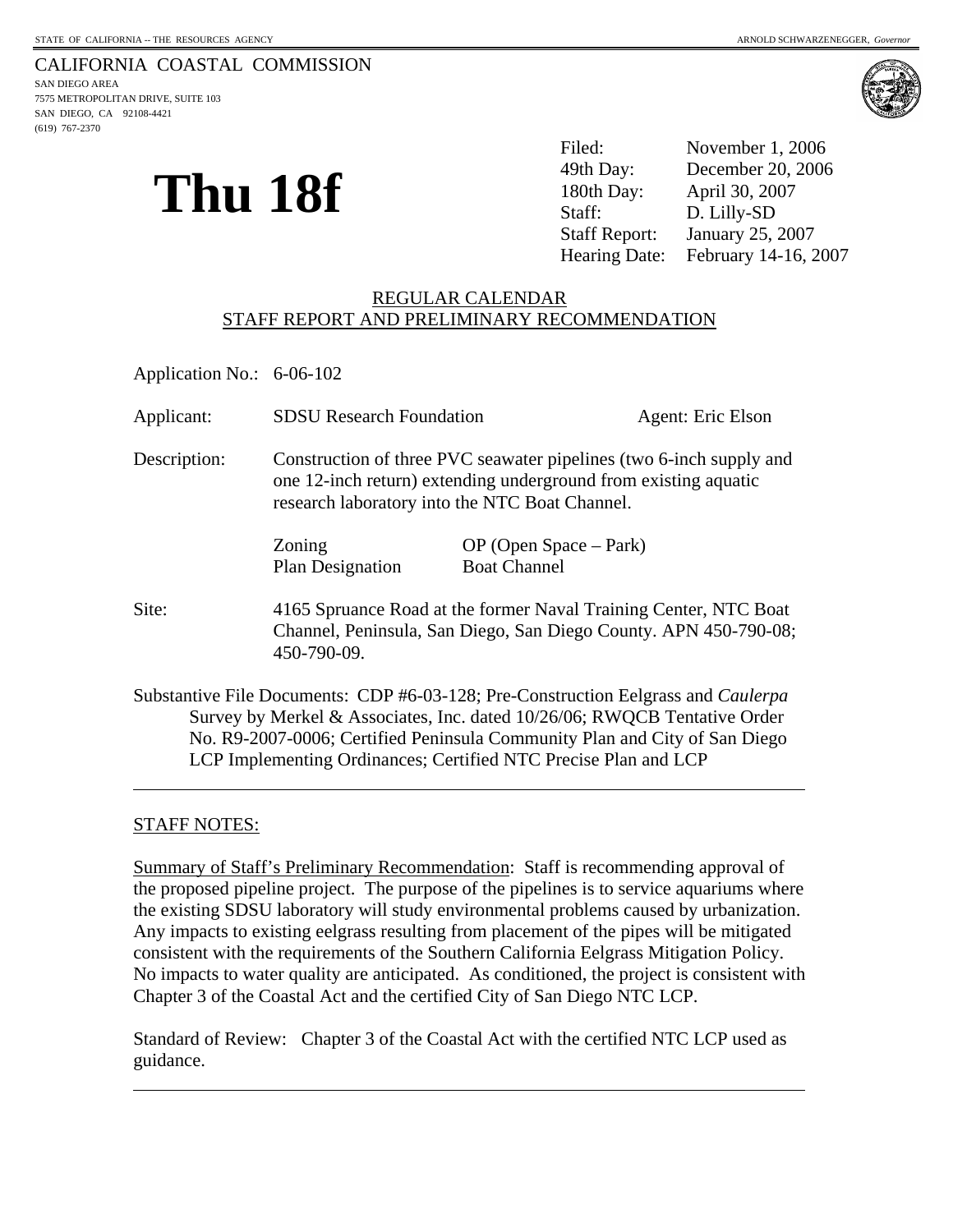## I. PRELIMINARY STAFF RECOMMENDATION:

The staff recommends the Commission adopt the following resolution:

## **MOTION:** *I move that the Commission approve Coastal Development Permit No. 6-06-102 pursuant to the staff recommendation.*

## **STAFF RECOMMENDATION OF APPROVAL:**

Staff recommends a **YES** vote. Passage of this motion will result in approval of the permit as conditioned and adoption of the following resolution and findings. The motion passes only by affirmative vote of a majority of the Commissioners present.

# **RESOLUTION TO APPROVE THE PERMIT:**

The Commission hereby approves a coastal development permit for the proposed development and adopts the findings set forth below on grounds that the development as conditioned will be in conformity with the policies of Chapter 3 of the Coastal Act. Approval of the permit complies with the California Environmental Quality Act because either 1) feasible mitigation measures and/or alternatives have been incorporated to substantially lessen any significant adverse effects of the development on the environment, or 2) there are no further feasible mitigation measures or alternatives that would substantially lessen any significant adverse impacts of the development on the environment.

### II. Standard Conditions.

See attached page.

III. Special Conditions.

The permit is subject to the following conditions:

 1. Eelgrass Impacts. **PRIOR TO THE ISSUANCE OF THE COASTAL DEVELOPMENT PERMIT**, the applicant shall submit to the Executive Director for review and written approval, a final monitoring plan for the eelgrass impacts that includes the following provisions:

a. Permanent and temporary impacts to eelgrass resources shall be limited to impacts within the footprint of work shown in Figure 2 of the Pre-Construction Eelgrass and *Caulerpa* Survey by Merkel & Associates, Inc. dated 10/26/06.

b. A post-construction survey shall be completed within 14 days following construction to determine the actual footprint of eelgrass impact. Within 30 days after completion of the post-construction survey, the permittee shall submit a report to the Executive Director that includes the post-construction survey. The report shall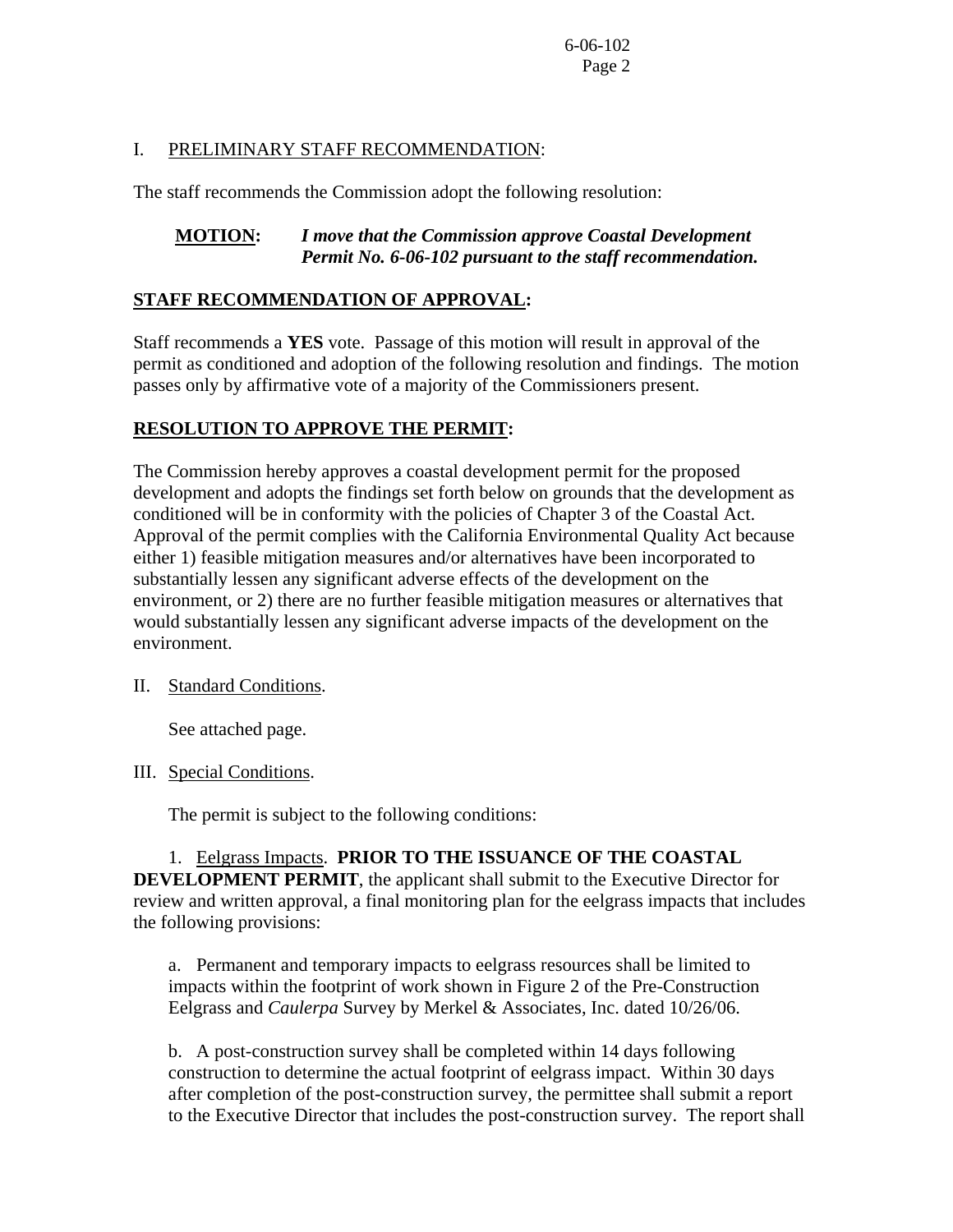identify the amount of eelgrass impacted by the project based upon comparison of the pre- and post-construction surveys.

c. A follow-up post-construction survey shall be completed 12 months following construction to determine long-term project impacts to eelgrass. Within 30 days after completion of the post-construction survey, the permittee shall submit a report to the Executive Director that includes the post-construction survey. The report shall identify the amount of eelgrass impacted by the project based upon comparison of the pre- and post-construction surveys.

c. If either the 14-day or 12 month post-construction survey identifies that eelgrass impacts have occurred beyond an impact corridor of 1 meter wide, a permit amendment is required to address the identified impacts. Eelgrass impacts shall be mitigated by replanting eelgrass at the project site at a ratio of not less than l.2 square feet of mitigation area for each square foot of area impacted.

The permittee shall undertake development in accordance with the approved mitigation program. Any proposed changes to the approved program shall be reported to the Executive Director. No changes to the approved program shall occur without an amendment to this coastal development permit unless the Executive Director determines that no amendment is legally required.

2. Invasive Species. If the start of in-water construction occurs later than March 31, 2007, then prior to the commencement of construction, the applicant shall provide evidence that dredging of the channel can occur without the risk of spreading the invasive green alga *Caulerpa taxifolia* as follows*.* 

- a. Not earlier than 90 days nor later than 30 days prior to commencement or recommencement of any development authorized under this coastal development permit, the applicant shall undertake a survey of the project area (including any other areas where the bottom could be disturbed by project activities) and a buffer area at least 10 meters beyond the project area to determine the presence of the invasive alga Caulerpa taxifolia. The survey shall include a visual examination of the substrate.
- b. The survey protocol shall be prepared in consultation with the Regional Water Quality Control Board, the California Department of Fish and Game, and the National Marine Fisheries Service.
- c. Within five (5) business days of completion of the survey, the applicant shall submit the survey:
	- 1. For the review and written approval of the Executive Director; and
	- 2. To the Surveillance Subcommittee of the Southern California Caulerpa Action Team (SCCAT). The SCCAT Surveillance Subcommittee may be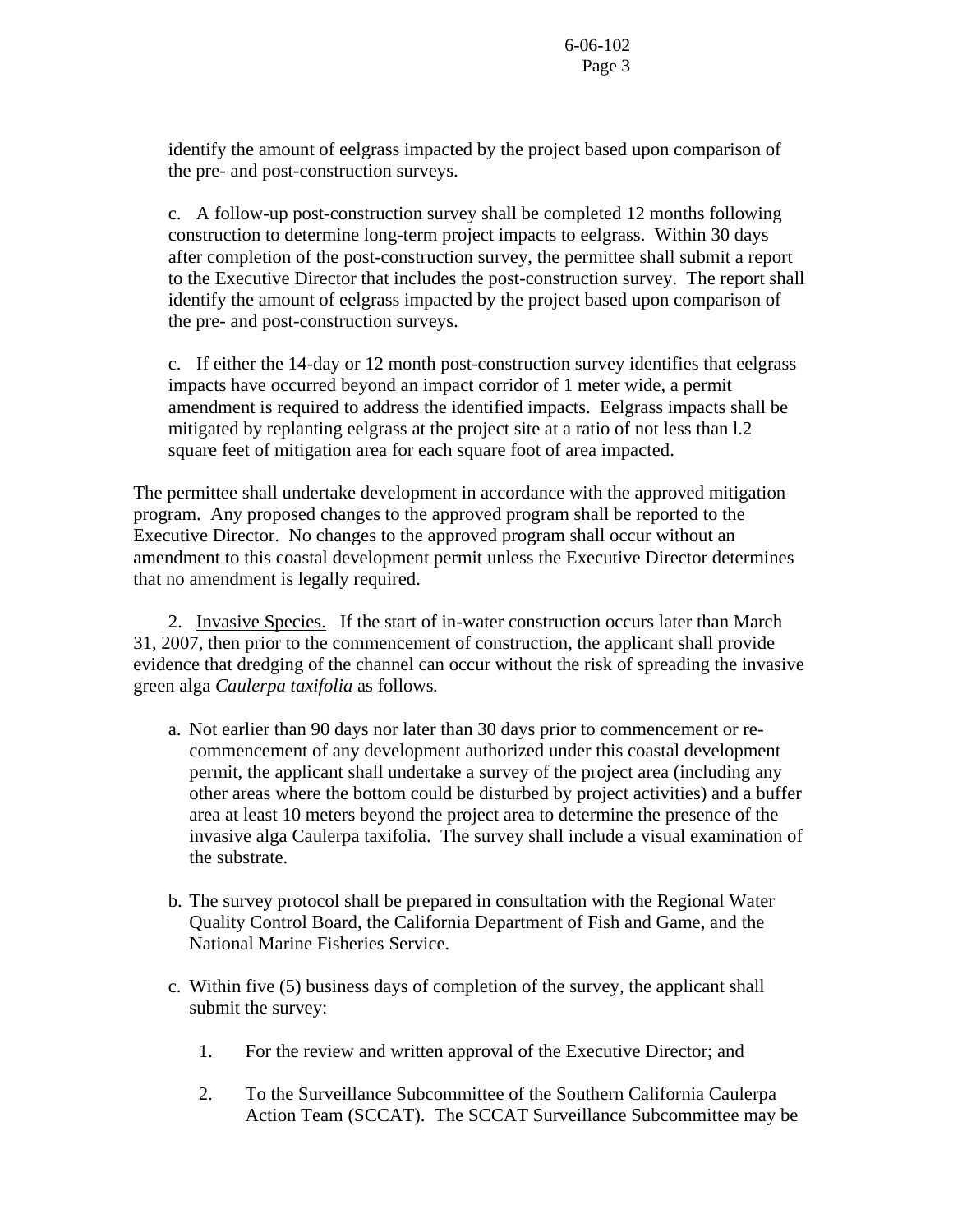contacted through William Paznokas, California Department of Fish & Game (DFG) (858-467-4218) or Robert Hoffman, National Marine Fisheries Service (NMFS) (562-980-4043).

- 3. If *Caulerpa* is found, then the NMFS and DFG contacts shall be notified within 24 hours of the discovery.
- d. If *Caulerpa* is found, prior to the commencement of dredging, the applicant shall provide evidence to the Executive Director for review and written approval either that the *Caulerpa* discovered within the project and/or buffer area has been eradicated or that the dredging project has been revised to avoid any contact with *Caulerpa*. No changes to the dredging project shall occur without a Coastal Commission approved amendment to this coastal development permit unless the Executive Director determines that no amendment is required.

### IV. Findings and Declarations.

The Commission finds and declares as follows:

 1. Detailed Project Description. The project consists of construction of two 6-inch intake pipelines into the Navy-owned NTC boat channel and one 12-inch discharge line to the channel riprap. The three pipelines are currently stubbed underground on City property, approximately 80 feet from the channel, and were placed during construction of the existing SDSU environmental research laboratory, known as the Coastal Waters Laboratory (CDP #6-03-128). Construction will consist of laying PVC intake pipes along the channel bottom, secured by concrete blocks, to minimize potential disruption of channel sediments. The two 6-inch supply lines will be extended approximately to the midpoint of the boat channel, and the 12-inch discharge pipe will terminate at the riprap along the channel, next to an existing storm drain outlet.

The Coastal Waters Laboratory is a non-commercial aquatic research facility that focuses on environmental and ecological programs caused by urbanization in the coastal environment at the land-water interface. The seawater will be used in maintaining flowthough aquariums used for academic research at the laboratory.

As proposed, no additives, chemicals or non-endemic species would be incorporated into the water prior to discharge, except for possibly natural fish food. The applicant has indicated that the proposed discharge will essentially be the same quality as the source in the channel, and discharge water temperature will be the same as ambient water temperature. The two intake lines will terminate in concrete inlet boxes with grates/screens to ensure debris and various species of aquatic life do not get pulled into the system.

From July 1995 to September 2001, SDSU operated a smaller, more temporary seawater system at the NTC boat channel. This system was essentially a small scale version of the proposed new system, with the main difference being amount of intake/discharge and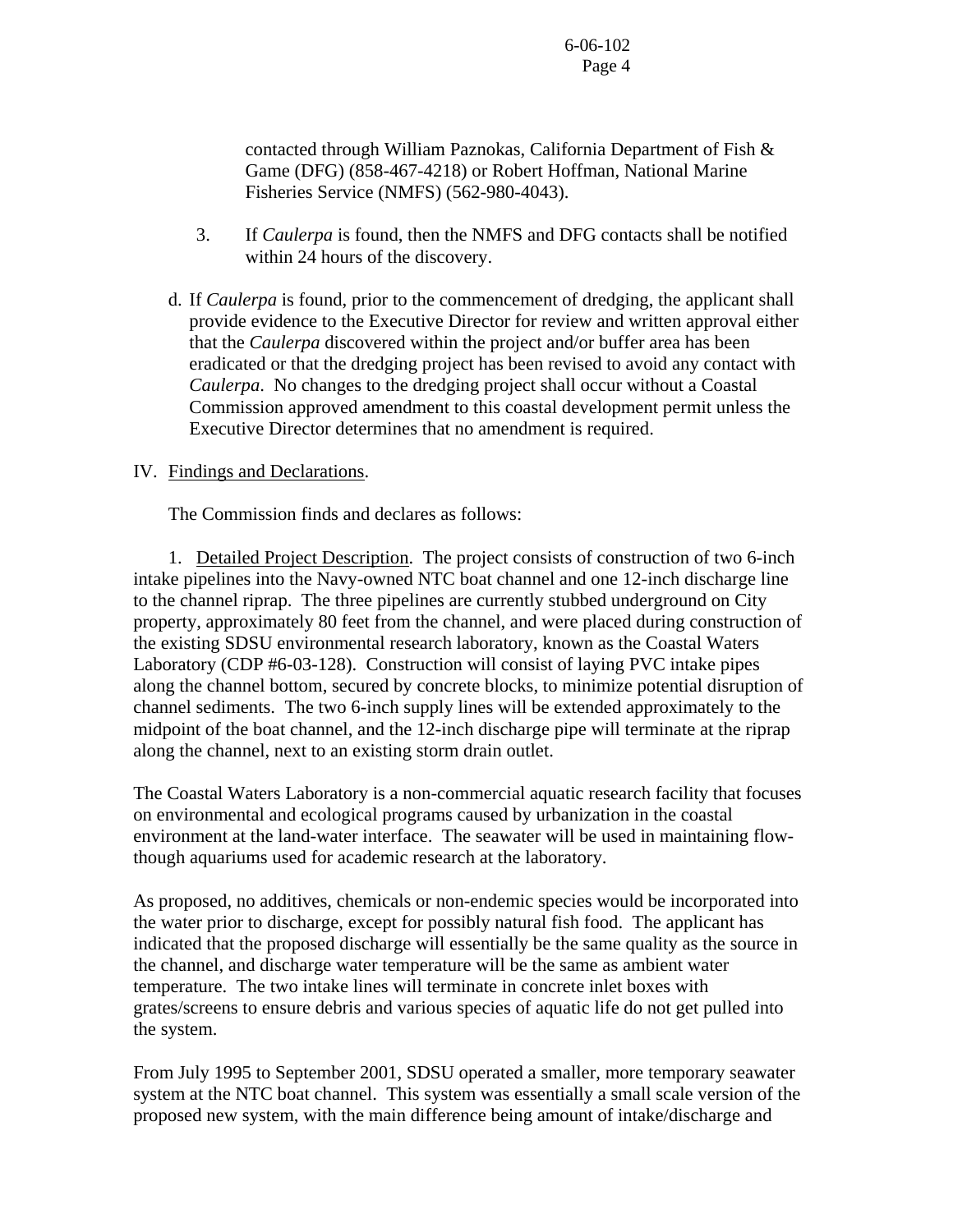diversity of research. At that time, the entire site was still under Navy ownership. On February 28, 1995, the Commission reviewed that project for federal consistency and determined that the project would not affect land and water uses or natural resources of the coastal zone, and issued a "No Effects" letter.

Since that time, the City of San Diego prepared a certified NTC Precise Plan and Local Coastal Program (LCP) covering the 361 acres of NTC that was conveyed to the City. The LCP includes the land portion of the site, but the boat channel is still Navy property. However, the entire site is located on public trust lands, and is thus within the Commission's original jurisdiction. Chapter 3 of the Coastal Act is the standard of review, with the certified NTC Precise Plan used as guidance.

 2. Sensitive Resources/Visual Quality/Public Access. Several policies of the Coastal Act provide for the protection, preservation and enhancement of the marine environment and coastal wetlands and species that depend on those wetlands as habitat. Those most applicable to the proposed project are as follows:

#### Section 30230

 Marine resources shall be maintained, enhanced, and where feasible, restored. Special protection shall be given to areas and species of special biological or economic significance. Uses of the marine environment shall be carried out in a manner that will sustain the biological productivity of coastal waters and that will maintain healthy populations of all species of marine organisms adequate for long-term commercial, recreational, scientific, and educational purposes.

#### Section 30231

 The biological productivity and the quality of coastal waters, streams, wetlands, estuaries, and lakes appropriate to maintain optimum populations of marine organisms and for the protection of human health shall be maintained and, where feasible, restored through, among other means, minimizing adverse effects of waste water discharges and entrainment, controlling runoff...

### Section 30233 states, in part:

 (a) The diking, filling, or dredging of open coastal waters, wetlands, estuaries, and lakes shall be permitted in accordance with other applicable provisions of this division, where there is no feasible less environmentally damaging alternative, and where feasible mitigation measures have been provided to minimize adverse environmental effects, and shall be limited to the following:

 (l) New or expanded port, energy, and coastal-dependent industrial facilities, including commercial fishing facilities.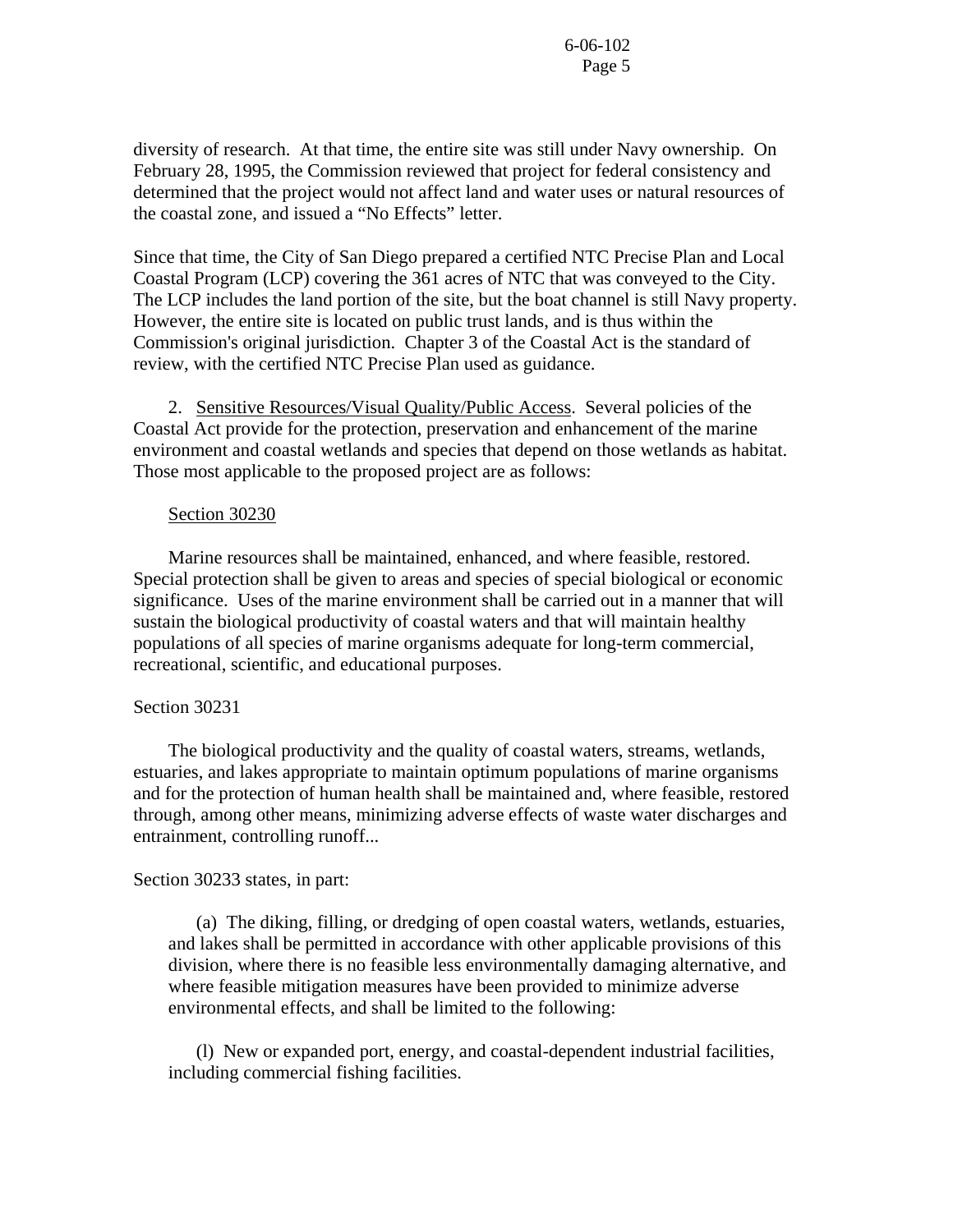(2) Maintaining existing, or restoring previously dredged, depths in existing navigational channels, turning basins, vessel berthing and mooring areas, and boat launching ramps.

 (3) In wetland areas only, entrance channels for new or expanded boating facilities; and in a degraded wetland, identified by the Department of Fish and Game pursuant to subdivision (b) of Section 30411, for boating facilities if, in conjunction with such boating facilities, a substantial portion of the degraded wetland is restored and maintained as a biologically productive wetland. The size of the wetland area used for boating facilities, including berthing space, turning basins, necessary navigation channels, and any necessary support service facilities, shall not exceed 25 percent of the degraded wetland.

 (4) In open coastal waters, other than wetlands, including streams, estuaries, and lakes, new or expanded boating facilities and the placement of structural pilings for public recreational piers that provide public access and recreational opportunities.

 (5) Incidental public service purposes, including but not limited to, burying cables and pipes or inspection of piers and maintenance of existing intake and outfall lines.

 (6) Mineral extraction, including sand for restoring beaches, except in environmentally sensitive areas.

(7) Restoration purposes.

(8) Nature study, aquaculture, or similar resource dependent activities.

 (b) Dredging and spoils disposal shall be planned and carried out to avoid significant disruption to marine and wildlife habitats and water circulation. Dredge spoils suitable for beach replenishment should be transported for such purposes to appropriate beaches or into suitable long shore current systems. […]

#### Section 30251

 The scenic and visual qualities of coastal areas shall be considered and protected as a resource of public importance. Permitted development shall be sited and designed to protect views to and along the ocean and scenic coastal areas, to minimize the alteration of natural land forms, to be visually compatible with the character of surrounding areas, and, where feasible, to restore and enhance visual quality in visually degraded areas.

The NTC Boat Channel is an extension of San Diego Bay ranging in depth from intertidal conditions to approximately -24 feet mean lower low water. The Negative Declaration for construction of the existing laboratory describes the area as one of limited tidal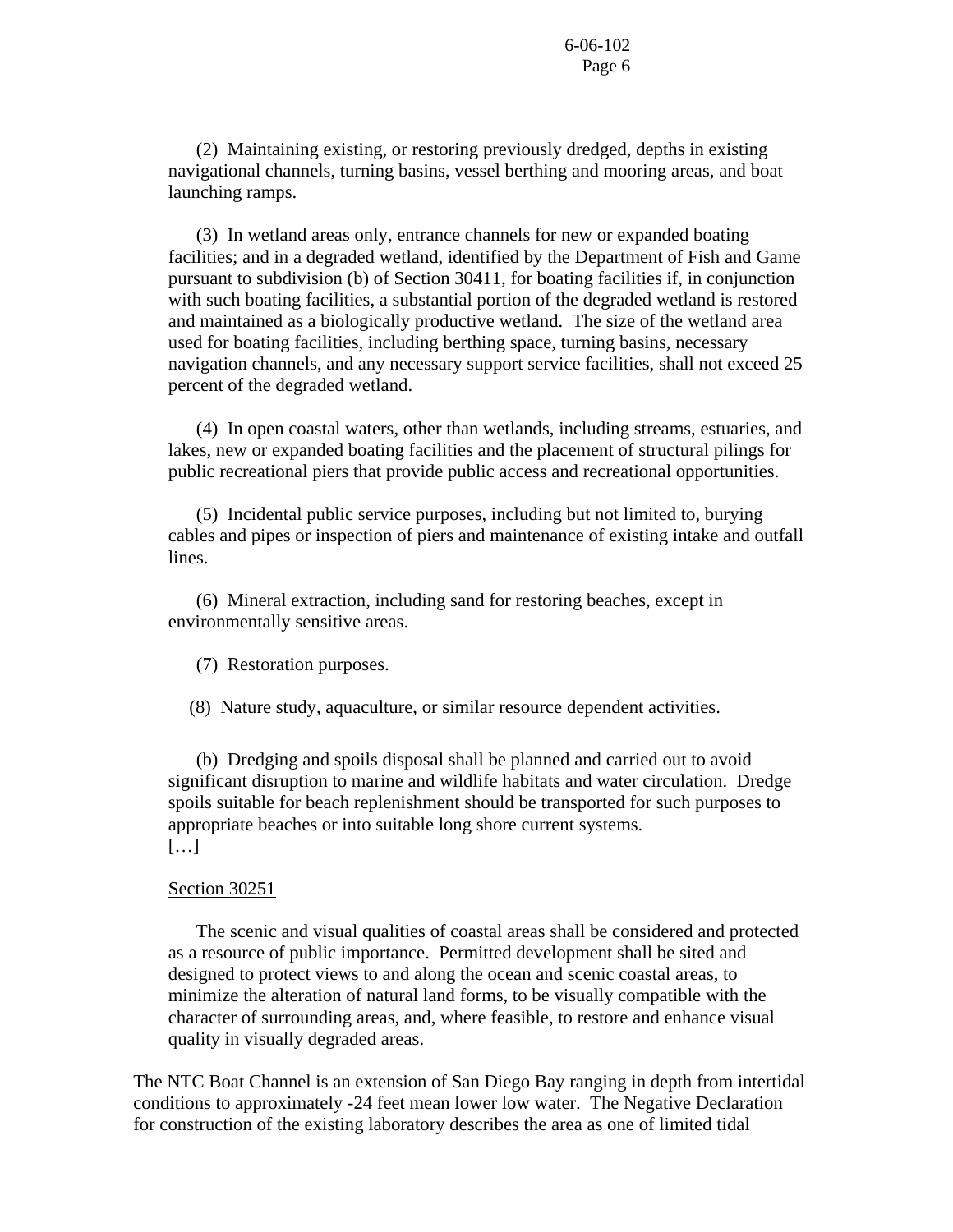exchange and mixing, yet one that supports a dense, healthy, continuous eelgrass meadow.

The placement of pipes for research purposes is a permitted use under Section 30233 of the Act, which allows for impacts to open coastal waters and wetlands for nature study. The project has been designed to minimize impacts to sensitive habitat. In-water construction will be minimized by assembling the pipes on land prior to placing the pipes in the channel.

A pre-construction eelgrass and *Caulerpa* survey was performed at the site in October 2006. The survey did not find any evidence of the invasive green alga *Caulerpa taxifolia*. Typically, the Commission requires that testing for *Caulerpa* occur no sooner than 90 days prior to the commencement of dredging. The proposed project is scheduled to begin construction in March, approximately 120 days after the survey date. However, Commission staff consulted with staff at the National Marine Fisheries Service, who indicated that while 90 days is the typical requirement, alga growth is slow during the winter months, and the potential for new alga growth to have occurred between October and March is minimal. Thus, there is no need for an additional survey as long as water construction begins during March. Should the start of construction be delayed beyond the end of March, however, then a new survey must occur.

Special Condition #2 requires that if in-water construction commences after March 31, 2007, prior to commencement of development, the applicant must survey the project area and any other areas where the bottom could be disturbed by project activities, for the presence of Caulerpa. If Caulerpa is found to be present in the project area, then prior to commencement of any dredging, the applicant must provide evidence that the Caulerpa within the project site has been eradicated (the applicant could seek an emergency permit from the Executive Director to authorize the eradication) or that the dredging project has been revised to avoid any disturbance of Caulerpa. If revisions to the project are proposed to avoid contact with Caulerpa, then the applicant shall consult with the local Coastal Commission office to determine if an amendment to this permit is required.

The pre-construction survey determined the project could have minor impacts on eelgrass from placement of the pipes and the concrete blocks. However, the project has proposed to comply with the Southern California Eelgrass Mitigation Policy. This policy allows for an exclusion from mitigation requirements, which states "placement of singlepipeline, cable, or other similar utility line across an existing eelgrass bed with an impact corridor of no more than 1 meter wide may be excluded from the provisions of this policy with concurrence of the resource agencies." The exclusion only applies after a postconstruction survey required at 30 days and 12 months after construction ensure impact to eelgrass beds do not exceed the 1 meter corridor. The applicant has indicated that staff at the Army Corps of Engineers have concurred with this approach for the proposed project, and the Commission's ecologist similarly does not object. Consistent with typical Commission eelgrass monitoring practice, Special Condition #1 requires submittal of an eelgrass monitoring plan that includes a requirement to perform postconstruction surveys at 14 days post-construction, and submit the survey to the Executive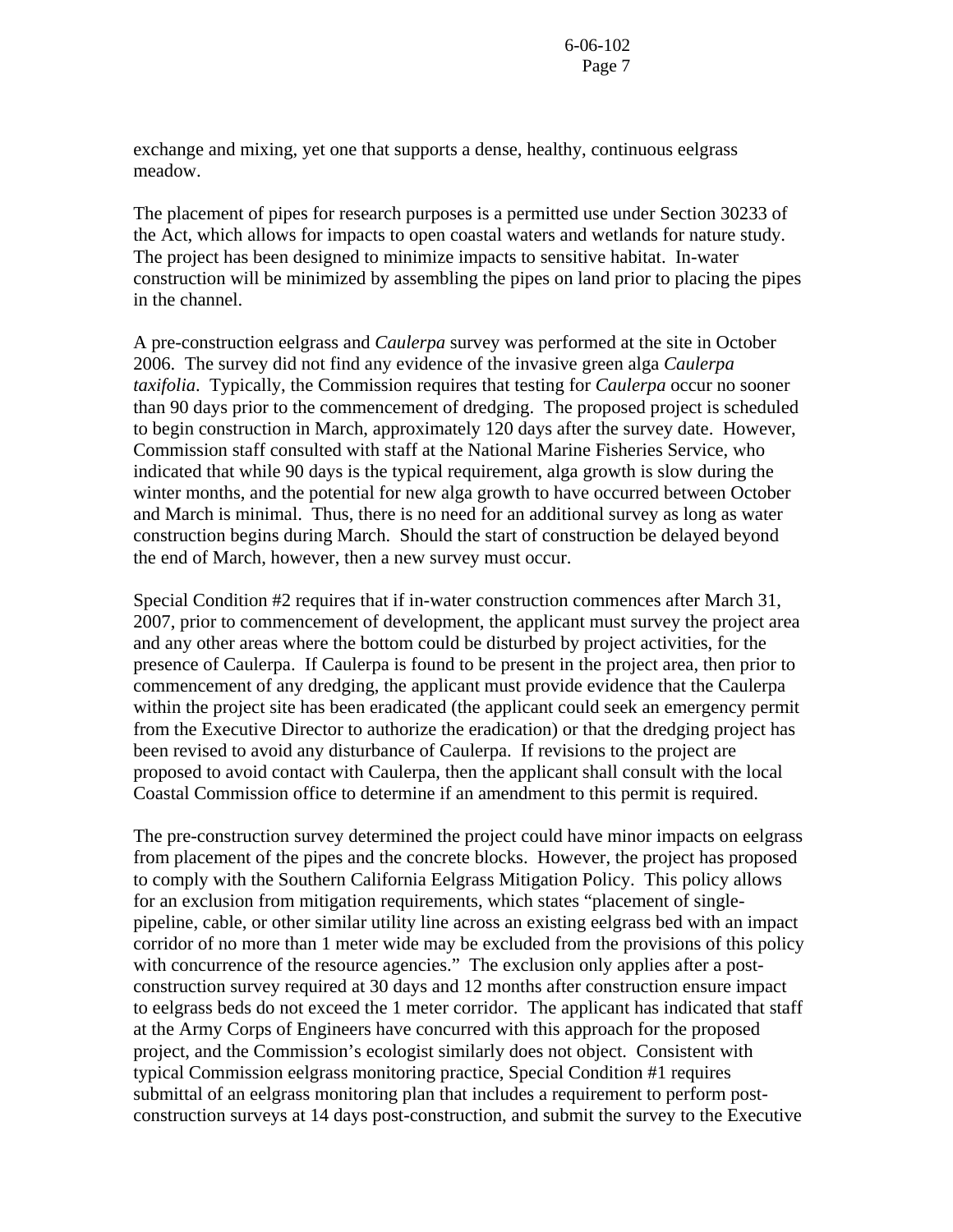Director by 30 days post construction. If the surveys determine that more than the 1 meter-wide impact corridor has been affected, an amendment to this permit is required to mitigate for the impacts.

The California Regional Water Quality Control Board (RWQCB) has issued a tentative order approving the proposed discharge as a minor discharge. The Order is scheduled to be adopted by the Board on February 14, 2007. The Order includes detailed limits on the amount and content of the allowed discharge in order to ensure no impacts to water quality result from the project. The Commission's water quality staff has reviewed the project and determined that the project is consistent with the Coastal Act requirements for the protection of water resources, and no impacts related to or caused by the use of PVC pipes are expected.

The proposed intake pipes will be located on the channel floor, and will not be visible from surrounding areas. The proposed discharge pipe will be located in the riprap channel, and must be located above the mean high tide line to operate effectively. However, the proposed discharge pipe location is next to an existing City storm drain and just bayward of an existing gas pipeline. The addition of one a 12-inch pipeline in the riprap channel will not substantially impact the visual quality of the shoreline.

The subject site is adjacent to the area being redeveloped as a public esplanade as part of the overall NTC redevelopment. The esplanade is a separate legal lot from the subject site. The proposed project would not encroach upon or impact the esplanade improvements, or impede public access, consistent with Section 30604(c).

Therefore, as conditioned, the Commission finds the project consistent with the resource, public access, and visual protection policies of the Coastal Act.

 4. Local Coastal Planning. The subject site is located at the former Naval Training Center (NTC), now known as Liberty Station. The former NTC was operated as a military facility by the federal government from 1922 to 1997. In July 1993, the U.S. Navy declared its intention to close the base under the terms of the Base Closure and Realignment Act of 1990, and the City of San Diego began planning for the reuse of the site in 1993.

The NTC Precise Plan designates the upland portion of the subject site for use as MWWD complex, and the site is zoned "Commercial Community," which is for community-serving commercial services, retail uses, and limited industrial uses. The water area is designated "Boat Channel" and zoned OP (Open Space – Park). The subject site is located on public trust lands and is thus within the Commission's original jurisdiction. As conditioned, the proposed development is consistent with Chapter 3 of the Coastal Act. Approval of the project, as conditioned, will not prejudice the ability of the City of San Diego to continue to implement its certified LCP for NTC.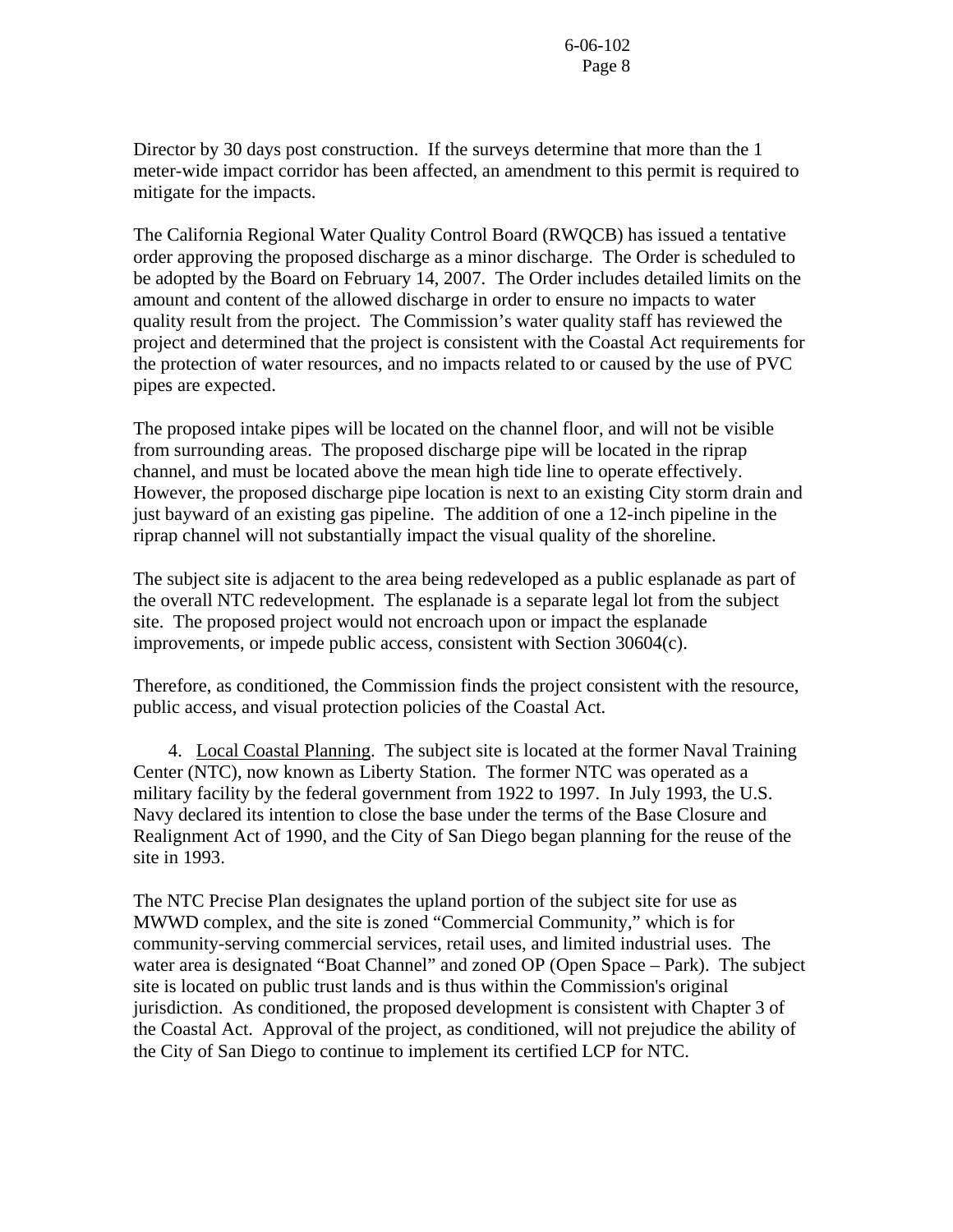5. Consistency with the California Environmental Quality Act (CEQA). Section 13096 of the Commission's Code of Regulations requires Commission approval of Coastal Development Permits to be supported by a finding showing the permit, as conditioned, to be consistent with any applicable requirements of the California Environmental Quality Act (CEQA). Section 21080.5(d)(2)(A) of CEQA prohibits a proposed development from being approved if there are feasible alternatives or feasible mitigation measures available which would substantially lessen any significant adverse effect which the activity may have on the environment.

The proposed project has been conditioned in order to be found consistent with the Chapter 3 policies of the Coastal Act. Mitigation measures, including conditions addressing eelgrass monitoring and mitigation, will minimize all adverse environmental impacts. As conditioned, there are no feasible alternatives or feasible mitigation measures available which would substantially lessen any significant adverse impact which the activity may have on the environment. Therefore, the Commission finds that the proposed project is the least environmentally-damaging feasible alternative and is consistent with the requirements of the Coastal Act to conform to CEQA.

# STANDARD CONDITIONS:

- 1. Notice of Receipt and Acknowledgment. The permit is not valid and development shall not commence until a copy of the permit, signed by the permittee or authorized agent, acknowledging receipt of the permit and acceptance of the terms and conditions, is returned to the Commission office.
- 2. Expiration. If development has not commenced, the permit will expire two years from the date on which the Commission voted on the application. Development shall be pursued in a diligent manner and completed in a reasonable period of time. Application for extension of the permit must be made prior to the expiration date.
- 3. Interpretation. Any questions of intent or interpretation of any condition will be resolved by the Executive Director or the Commission.
- 4. Assignment. The permit may be assigned to any qualified person, provided assignee files with the Commission an affidavit accepting all terms and conditions of the permit.
- 5. Terms and Conditions Run with the Land. These terms and conditions shall be perpetual, and it is the intention of the Commission and the permittee to bind all future owners and possessors of the subject property to the terms and conditions.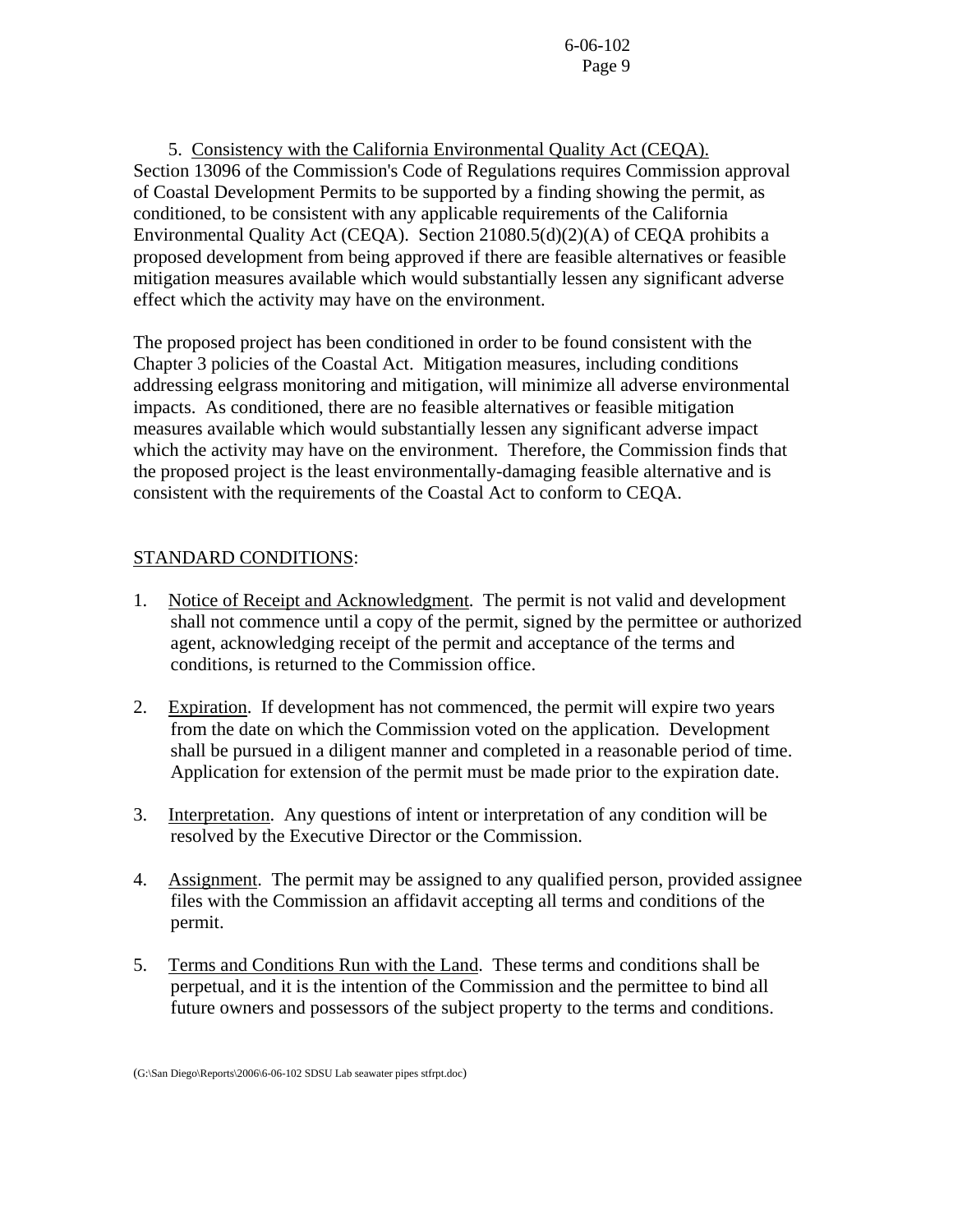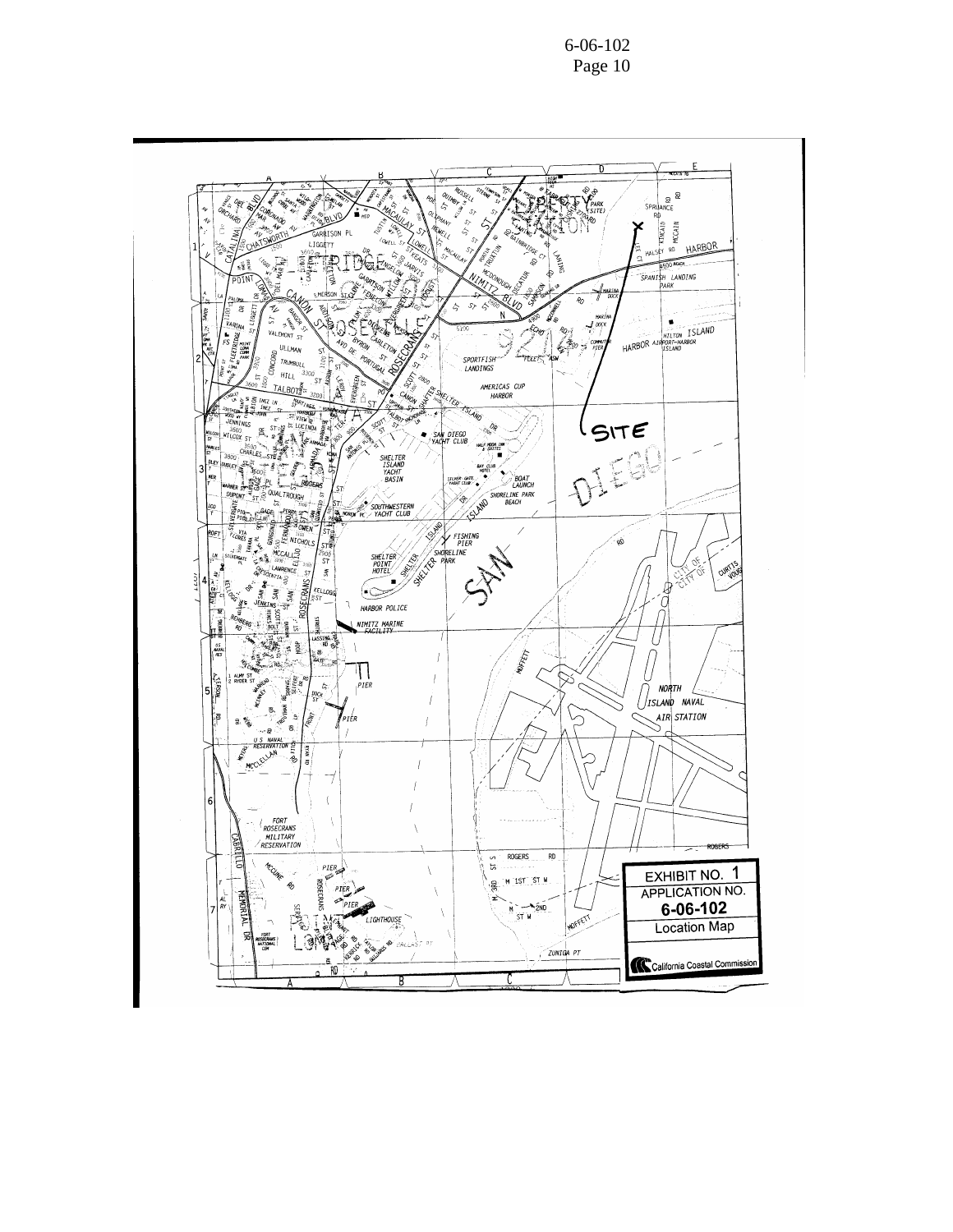6-06-102 Page 11